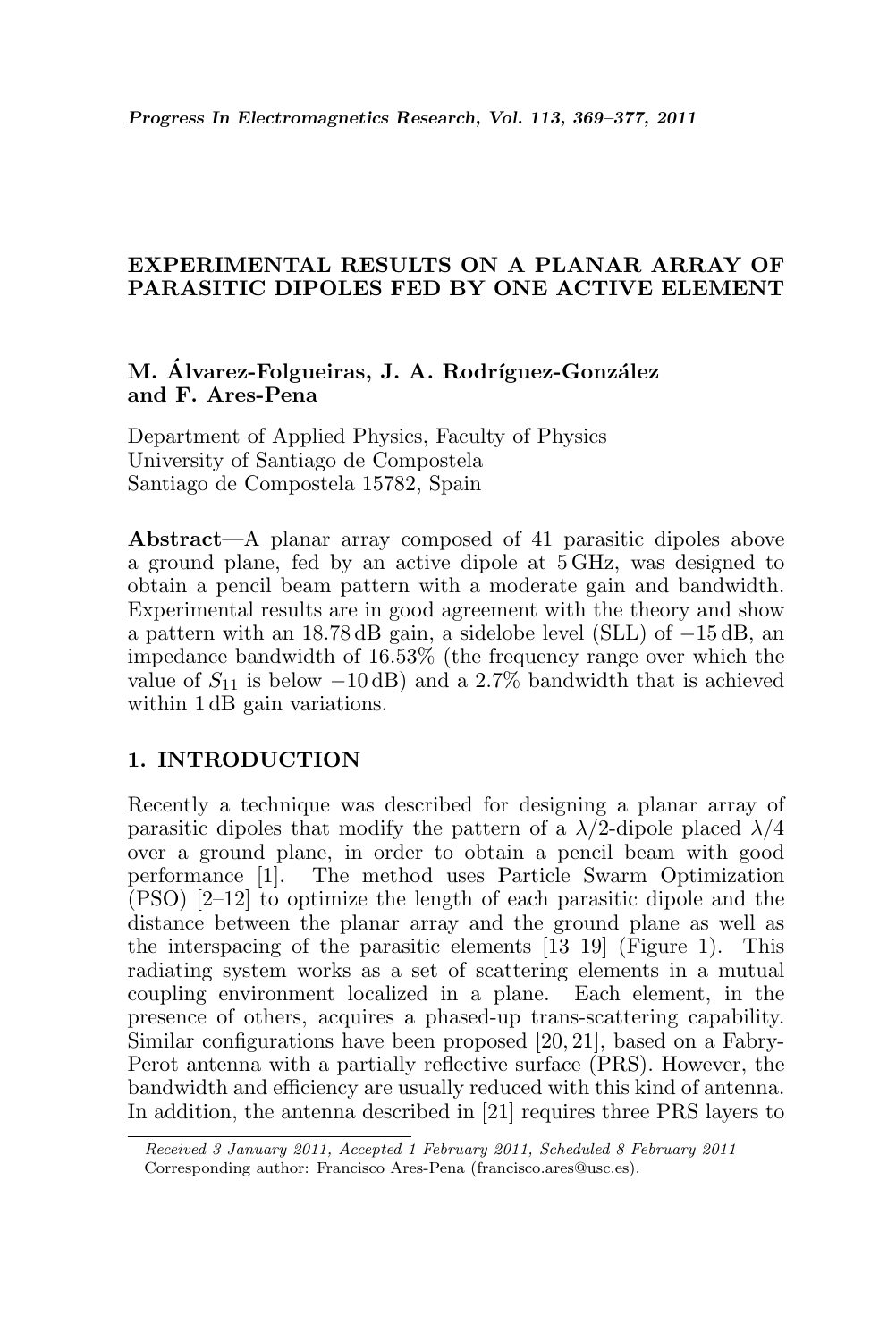

Figure 1. Geometry of the antenna, composed of a planar array of parasitic dipoles fed by an active dipole and backed by a ground plane.



Figure 2. Power pattern simulated by the antenna composed of 41 parasitic elements placed  $0.59\lambda$  in front of a finite ground plane; the dielectric substrate and the Teflon screws have been taken into account.

maximize the gain, which reduces antenna compactness. In this study, an experimental test of a planar array with 41 parasitic elements was carried out. The construction of the array and the experimental results are discussed here.

### 2. CONSTRUCTION

The design of the antenna is found in [1]. The antenna is composed of 41 parasitic elements, after the removal of 8 elements with practically null currents (current density less than  $2.25 \text{ A/m}$ ). After the optimization process had been completed, the antenna had a directivity of 21.04 dB and a SLL of  $-12$  dB, with  $\Delta z = 0.59\lambda$ ,  $\Delta y = 0.6\lambda$ , and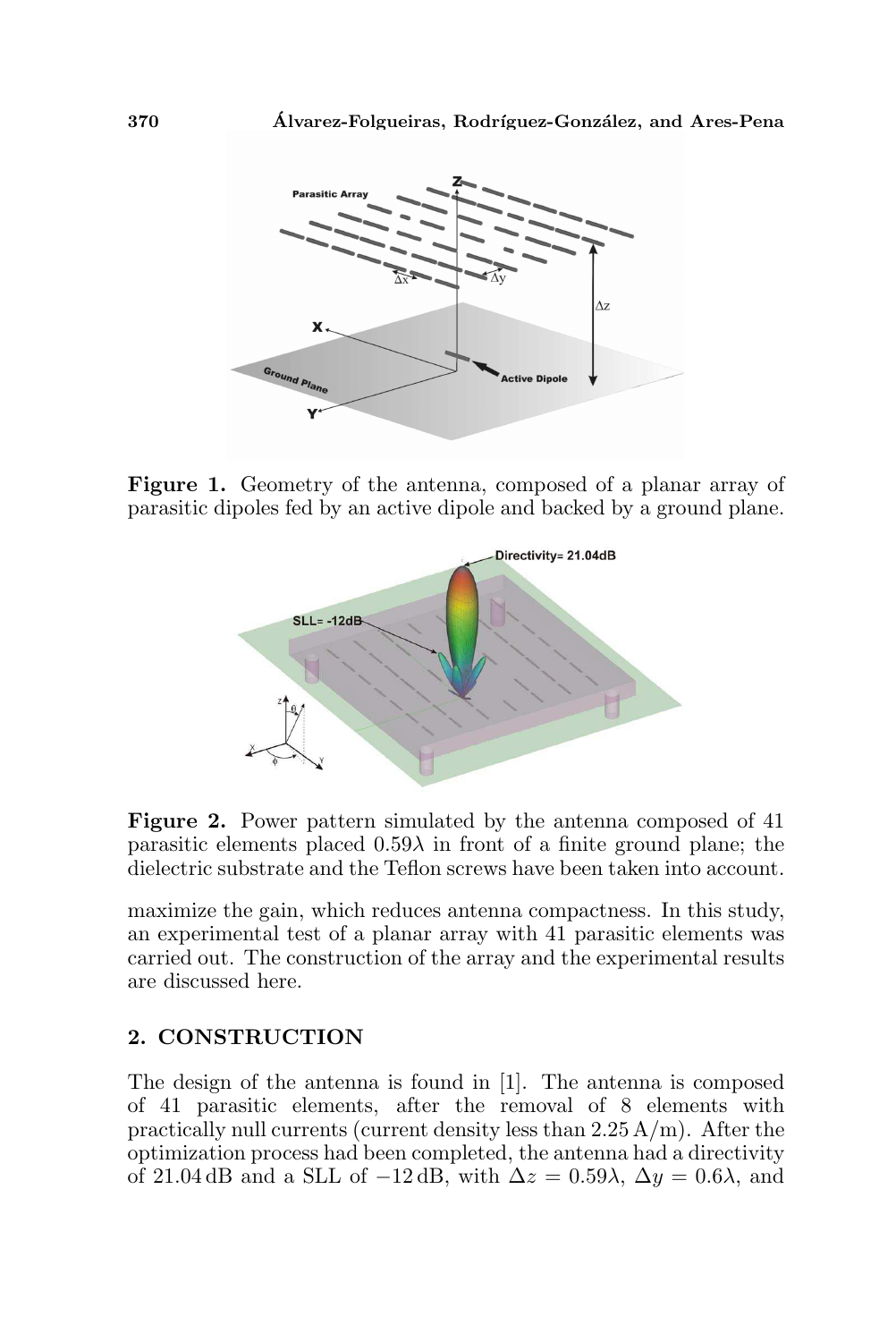$\Delta x = 0.55\lambda$  (Figure 2). The final size of the antenna was  $4.73\lambda \times 4.6\lambda$ , including a finite ground plane  $\lambda/2$  larger than the parasitic array in each direction. In this simulation, the electrical characteristics of the different parts of the antennas were taken into account.

#### 2.1. Feeder

For the construction of the feeder, a dipole with two asymmetric arms (each one printed on one side of the dielectric substrate) was selected and set  $\lambda/4$  above the ground plane. With this simple design the current could be balanced over the arms of the dipole. The feeder design was simulated and optimized by FEKO [22] (using its internal Down-Hill simplex local optimization algorithm) in order to obtain the best performance at the specified frequency. In the optimization process, the length and the width of each arm were modified to obtain a correct match at the design frequency and improve the performance of the dipole.

After completing the optimization process the feeder was adapted to 5 GHz. The final size of the feeder is presented in Figure 3. The length of the dipole arms were  $0.18\lambda$  and  $0.21\lambda$  and the width was  $0.083\lambda$  (5 mm), yielding a directivity of 8.3 dB.



Figure 3. Dipole geometry.

The dipole was printed over a 1.5 mm thick FR-4 ( $\varepsilon_r = 4.6$ ,  $\tan \delta = 0.014$ ) double-sided copper substrate. To keep it at the correct distance over the ground plane, the dipole was soldered to a rigid coaxial that goes through the ground plane and ends in an SMA connector for hook-up to the measurement equipment; see Figure 4.

### 2.2. Parasitic Array

The DICLAD 880 ( $\varepsilon_r = 2.7$ ,  $\tan \delta = 0.0009$ ) was selected on the basis of performance, cost and substrate availability. Given the antenna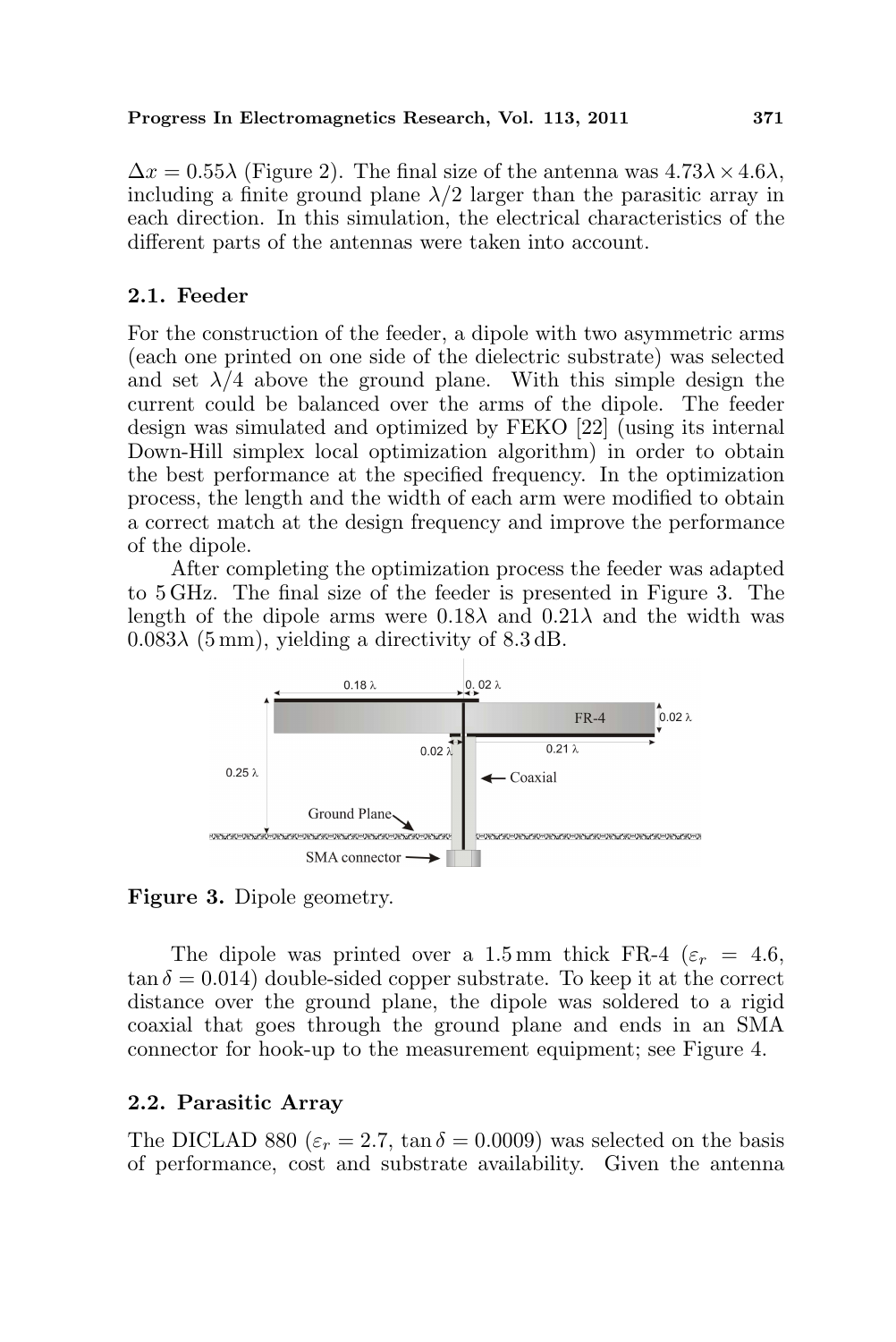

Figure 4. Photograph of the feeder fixed and soldered above the ground plane.



Figure 5. Photograph of the antenna, composed of a planar array of parasitic dipoles fed by an active dipole backed by a ground plane (detail of Teflon screws).

size, we found that a substrate thickness of 0.05 inches was enough to guarantee an acceptable stiffness when the parasitic plane was attached to the ground plane.

The parasitic dipoles above the substrate were milled by rapid PCB prototyping.

Teflon columns were used for assembly of the parasitic array above the ground plane. These columns were arranged on opposite sides of the substrate and could be adjusted to fit the design value for the distance between the array and the ground plane. Finally, the ground plane was drilled and fixed to the parasitic array; see Figure 5.

#### 3. MEASUREMENT

The measurement process was developed in the anechoic chamber at the University of Santiago de Compostela. It is a shielding enclosure of  $8.5 \times 4.5 \times 4.5$  m  $(L \times W \times H)$  and is lined with a combination of 8 and 18 inch pyramidal microwave absorbers to ensure a reflectivity better than −30 dB above 1 GHz.

The positioner for testing the antenna is a roll/polarization mast. The antenna under the test positioner is also a roll/polarization mounted on a mast but equipped with a slide to align the phase centre. This slide is installed on an azimuth positioner that is mounted on a manual slide and can move linearly along the Z axis.

#### 3.1. Feeder

In Figures 6 and 7 the copolar power patterns measured and simulated for the  $\Phi = 0^{\circ}$  and  $\Phi = 90^{\circ}$  planes, respectively, are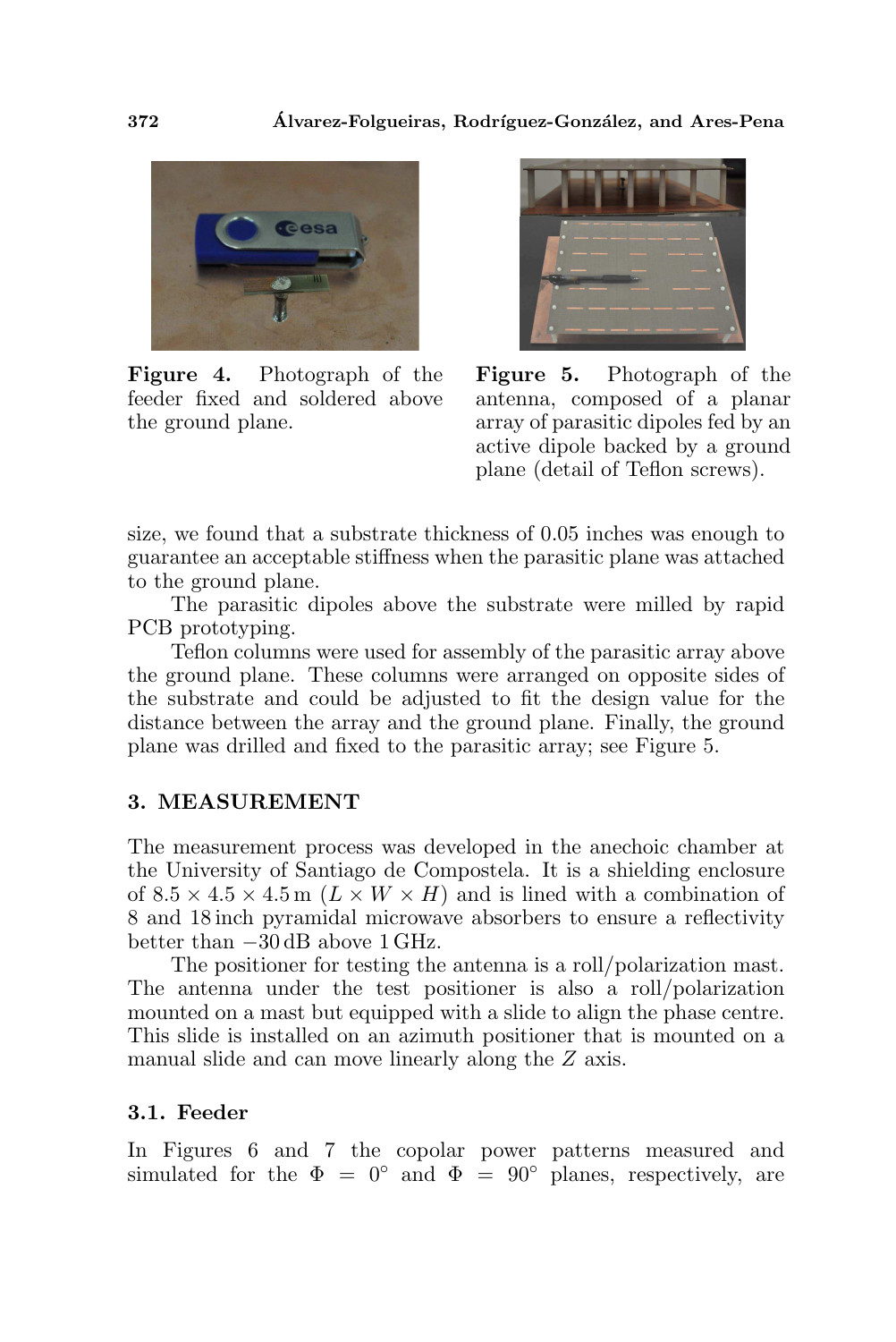presented. The measured crosspolar component is also shown. The tolerable differences between both are attributed to imperfection in the construction process. The directivity was 8.3 dB for the simulation vs. 8.0 dB, which was calculated by integrating the measured 3D pattern, using the available software. The measured gain of the antenna was 7.79 dB (calculated using the Gain-Transfer method).



Figure 6. Power pattern of the feeder dipole for  $\overline{\Phi} = 0^{\circ}$ . Solid line: Copolar measured results; Dotted line: Copolar simulated results; Broken line: Crosspolar measured results.



Figure 8. Power pattern of the antenna for  $\Phi = 0^{\circ}$ . Solid line: Copolar measured results; Dotted line: Copolar simulated results; Broken line: Crosspolar measured results.



Figure 7. Power pattern of the feeder dipole for  $\Phi = 90^\circ$ . Solid line: Copolar measured results; Dotted line: Copolar simulated results; Broken line: Crosspolar measured results.



Figure 9. Power pattern of the antenna for  $\Phi = 90^\circ$ . Solid line: Copolar measured results; Dotted line: Copolar simulated results; Broken line: Crosspolar measured results.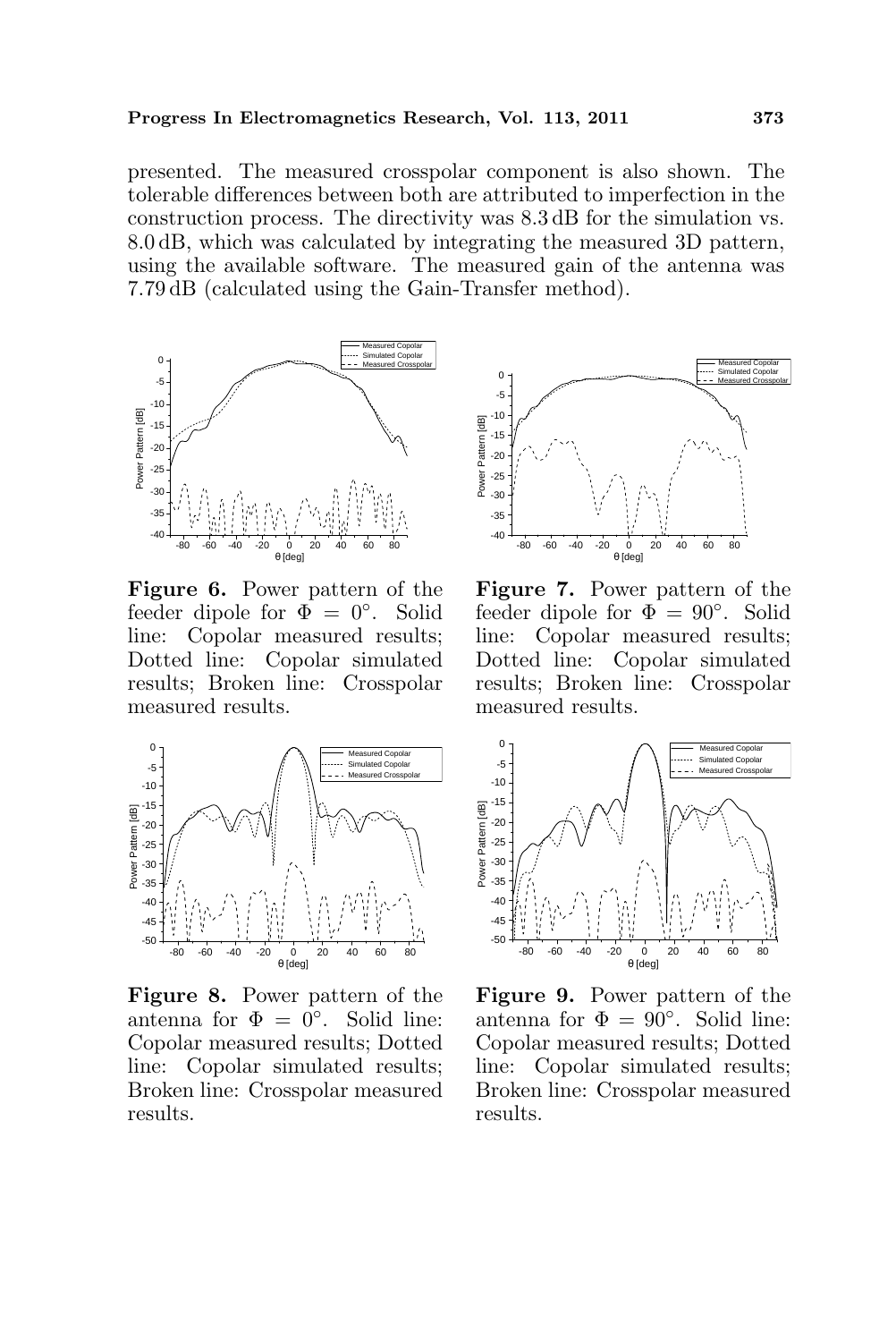

Figure 10. Measured magnitude of the input reflection coefficient of the complete antenna.



Figure 11. Measured gain bandwidth.

#### 3.2. Final Antenna

After the measurement process, the antenna showed a directivity of 19.62 dB (calculated by integrating the measured 3D pattern as above) and an SLL of −15 dB. The antenna gain obtained by the gaintransfer method was 18.78 dB, which corresponds to an efficiency of 82.42%. Figures 8 and 9 show the comparison between the measured copolar power pattern and the FEKO simulated pattern [22] along with the measured crosspolar component for  $\Phi = 0^{\circ}$  and  $\Phi = 90^{\circ}$ , respectively. The crosspolar component value was −30 dB under the copolar power pattern in the transmission zone. Measurement of the input reflection coefficient,  $S_{11}$ , revealed a bandwidth of 16.53% at −10 dB, (Figure 10), with a resonance frequency of 4.93 GHz. A 5.8% and a 2.7% bandwidth were achieved within 3 dB and 1 dB gain variations, respectively (Figure 11). The frequency shifted from 5 GHz to 4.93 GHz due to losses, inaccuracies and materials used in the manufacturing process. Note that the antenna described in [20] using a PRS of  $5\lambda \times 5\lambda$  above a ground plane of  $10\lambda \times 10\lambda$ , shows a  $-3$  dB gain bandwidth of 1.3%, a  $-10$  dB S-parameter bandwidth of approximately 1.05%, and an efficiency of about 54%.

#### 4. CONCLUSIONS

The experiment verified the good performance of a 41 parasitic dipole array fed by a single active dipole radiating in a pencil beam pattern. The results measured from the constructed model show tolerable discrepancies with the simulated results. These differences result from inaccuracy in the construction process, interactions of the materials used and soldering imperfections.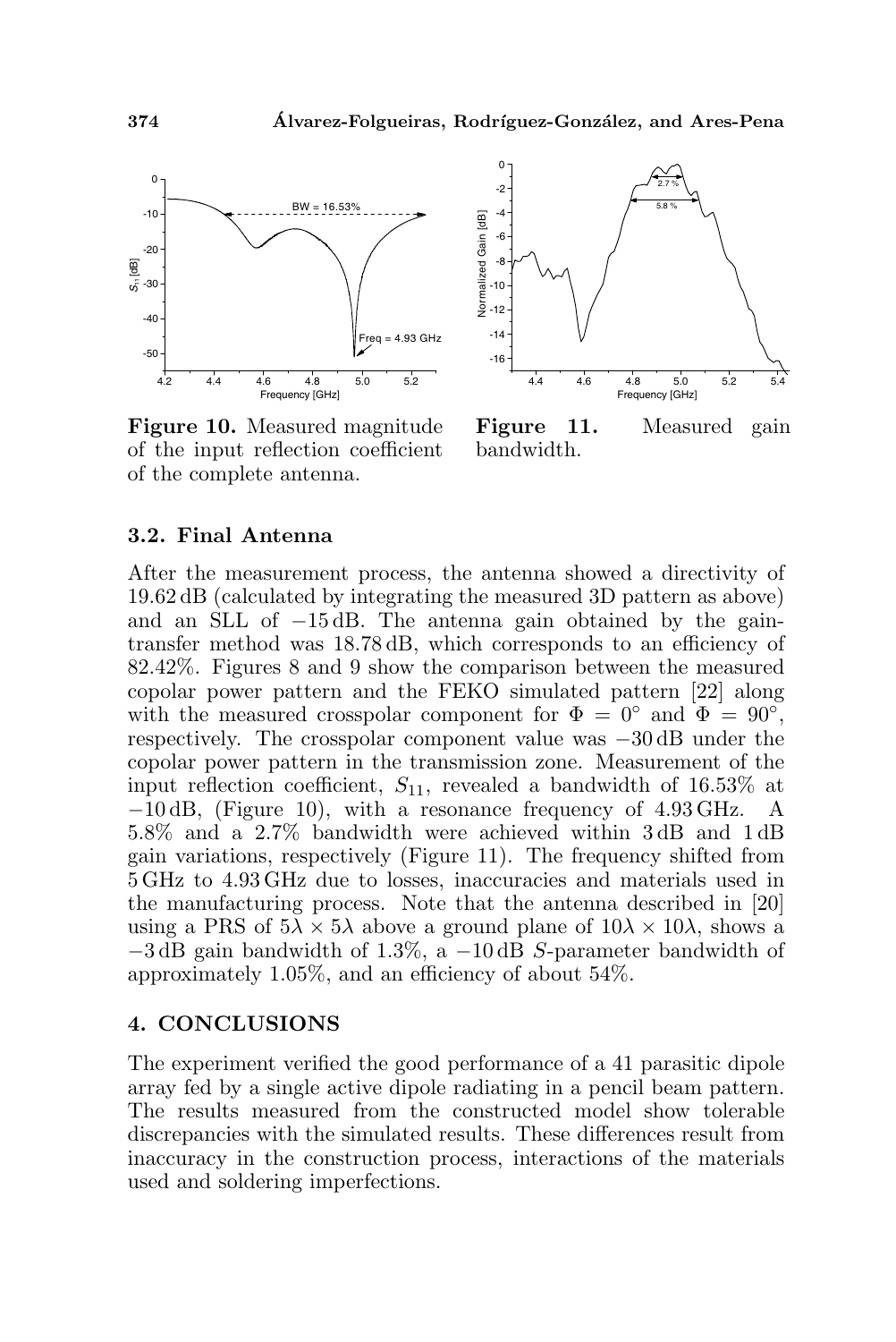## ACKNOWLEDGMENT

This work has been supported by the Spanish Ministry of Education and Science under Project TEC2008-04485 and by the Xunta de Galicia under Project 09TIC006206PR.

### **REFERENCES**

- 1. Alvarez Folgueiras, M., J. A. Rodriguez Gonzalez, and F. J. Ares-Pena, "Pencil beam patterns obtained by planar arrays of parasitic dipoles fed by only one active element," Progress In Electromagnetics Research, Vol. 103, 419–431, 2010.
- 2. Carro Ceballos, P. L., J. De Mingo Sanz, and P. G. Dúcar, "Radiation pattern synthesis for maximum mean effective gain with spherical wave expansions and particle swarm techniques," Progress In Electromagnetics Research, Vol. 103, 355–370, 2010.
- 3. Barkat, O. and A. Benghalia, "Synthesis of superconducting circular antennas placed on circular array using a particle swarm optimisation and the full-wave method," Progress In Electromagnetics Research B, Vol. 22, 103–119, 2010.
- 4. Pathak, N. N., G. K. Mahanti, S. K. Singh, J. K. Mishra, and A. Chakraborty, "Synthesis of thinned planar circular array antennas using modified particle swarm optimization," Progress In Electromagnetics Research Letters, Vol. 12, 87–97, 2009.
- 5. Mangoud, M. A. and H. M. Elragal, "Antenna array pattern synthesis and wide null control using enhanced particle swarm optimization," Progress In Electromagnetics Research B, Vol. 17, 1–14, 2009.
- 6. Khodier, M. M. and M. Al-Aqeel, "Linear and circular array optimization: A study using particle swarm intelligence," Progress In Electromagnetics Research B, Vol. 15, 347–373, 2009.
- 7. Benedetti, M., R. Azaro, and A. Massa, "Memory enhanced PSO-based optimization approach for smart antennas control in complex interference scenarios," IEEE Trans. Antennas Propagat., Vol. 56, 1939–1947, Jul. 2008.
- 8. Benedetti, M., G. Oliveri, P. Rocca, and A. Massa, "A fullyadaptive smart antenna prototype: Ideal model and experimental validation in complex interference scenarios," Progress In Electromagnetic Research, Vol. 96, 173–191, 2009.
- 9. Rocca, P., L. Poli, G. Oliveri, and A. Massa, "Synthesis of timemodulated planar arrays with controlled harmonic radiations,"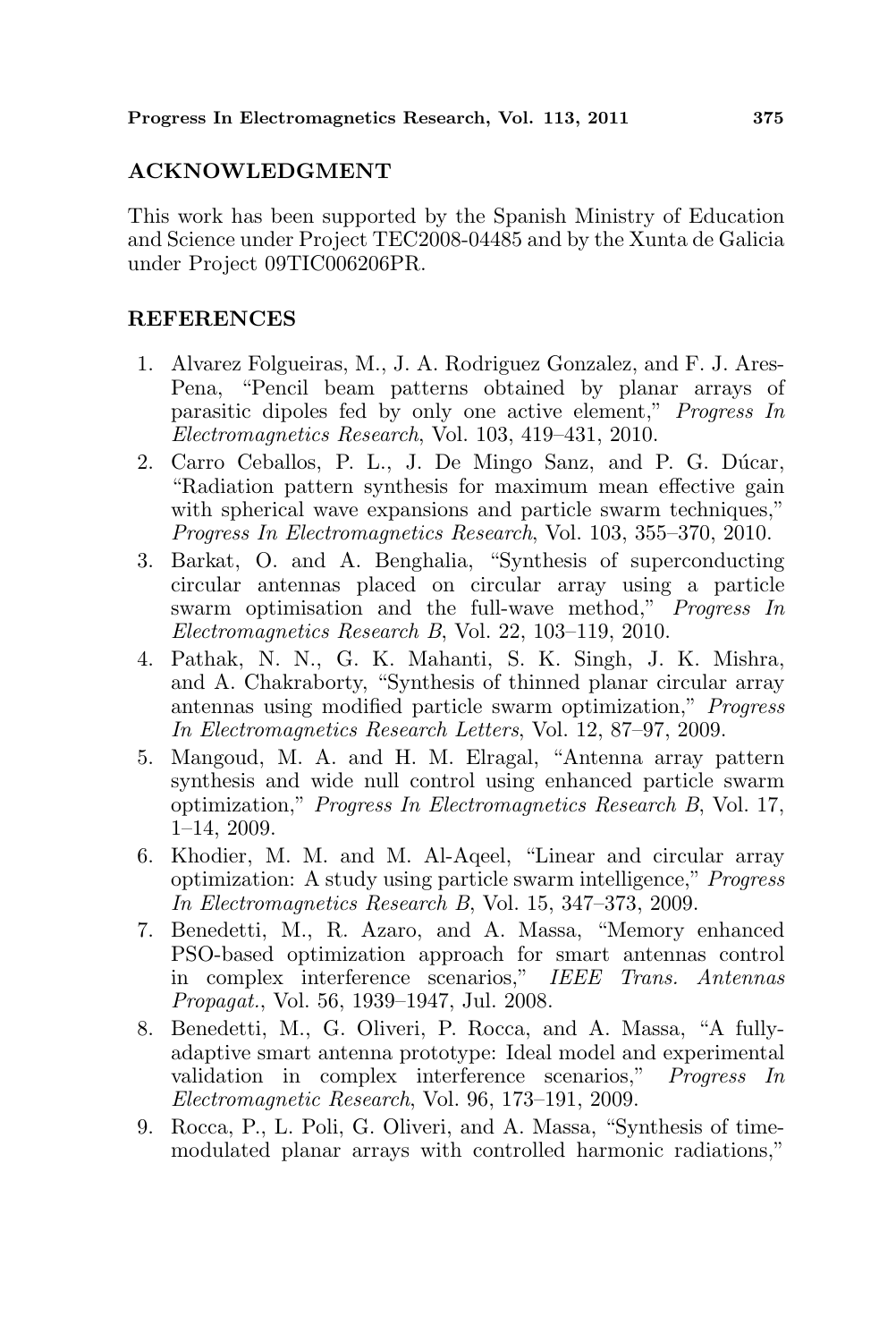Journal of Electromagnetic Waves and Applications, Vol. 24, Nos. 5–6, 827–838, 2010.

- 10. Lizzi, L., F. Viani, R. Azaro, and A. Massa, "A PSO-driven spline-based shaping approach for ultra-wideband (UWB) antenna synthesis," IEEE Trans. Antennas Propagat., Vol. 56, 2613–2621, 2008.
- 11. Zhang, L., F. Yang, and A. Z. Elsherbeni, "On the use of random variables in particle swarm optimizations: A comparative study of Gaussian and uniform distributions," Journal of Electromagnetic Waves and Applications, Vol. 23, Nos. 5–6, 711–721, 2009.
- 12. Zhang, S., S.-X. Gong, and P.-F. Zhang, "A modified PSO for low sidelobe concentric ring arrays synthesis with multiple constraints," Journal of Electromagnetic Waves and Applications, Vol. 23, Nos. 11–12, 1535–1544, 2009.
- 13. Kamarudin, M. R. and P. S. Hall, "Switched beam antenna array with parasitic elements," *Progress In Electromagnetics Research* B, Vol. 13, 187–201, 2009.
- 14. Yuan, H.-W., S.-X. Gong, P.-F. Zhang, and X. Wang, "Wide scanning phased array antenna using printed dipole antennas with parasitic element," Progress In Electromagnetics Research Letters, Vol. 2, 187–193, 2008.
- 15. Zhang, M., Y.-Z. Yin, J. Ma, Y. Wang, W.-C. Xiao, and X.- J. Liu, "A racket-shaped slot UWB antenna coupled with parasitic strips for band-notched application," Progress In Electromagnetics Research Letters, Vol. 16, 35–44, 2010.
- 16. Tu, Z.-H., Q.-X. Chu, and Q.-Y. Zhang, "High-gain slot antenna with parasitic patch and windowed metallic superstrate," Progress In Electromagnetics Research Letters, Vol. 15, 27–36, 2010.
- 17. Chen, X., G. Fu, S. X. Gong, J. Chen, and X. Li, "A novel microstrip array antenna with coplanar parasitic elements for UHF RFID reader," Journal of Electromagnetic Waves and Applications, Vol. 23, Nos. 17–18, 2491–2502, 2009.
- 18. Donelli, M., R. Azaro, L. Fimognari, and A. Massa, "A planar electronically reconfigurable Wi-Fi band antenna based on a parasitic microstrip structure," IEEE Antenna Wireless Propagat. Lett., Vol. 6, 623–626, 2007.
- 19. Zhao, K., S. Zhang, and S. He, "Enhance the bandwidth of a rotated rhombus slot antenna with multiple parasitic elements," Journal of Electromagnetic Waves and Applications, Vol. 24, Nos. 14–15, 2087–2094, 2010.
- 20. Feredesidis, A. P. and J. C. Vardaxoglou, "High gain planar